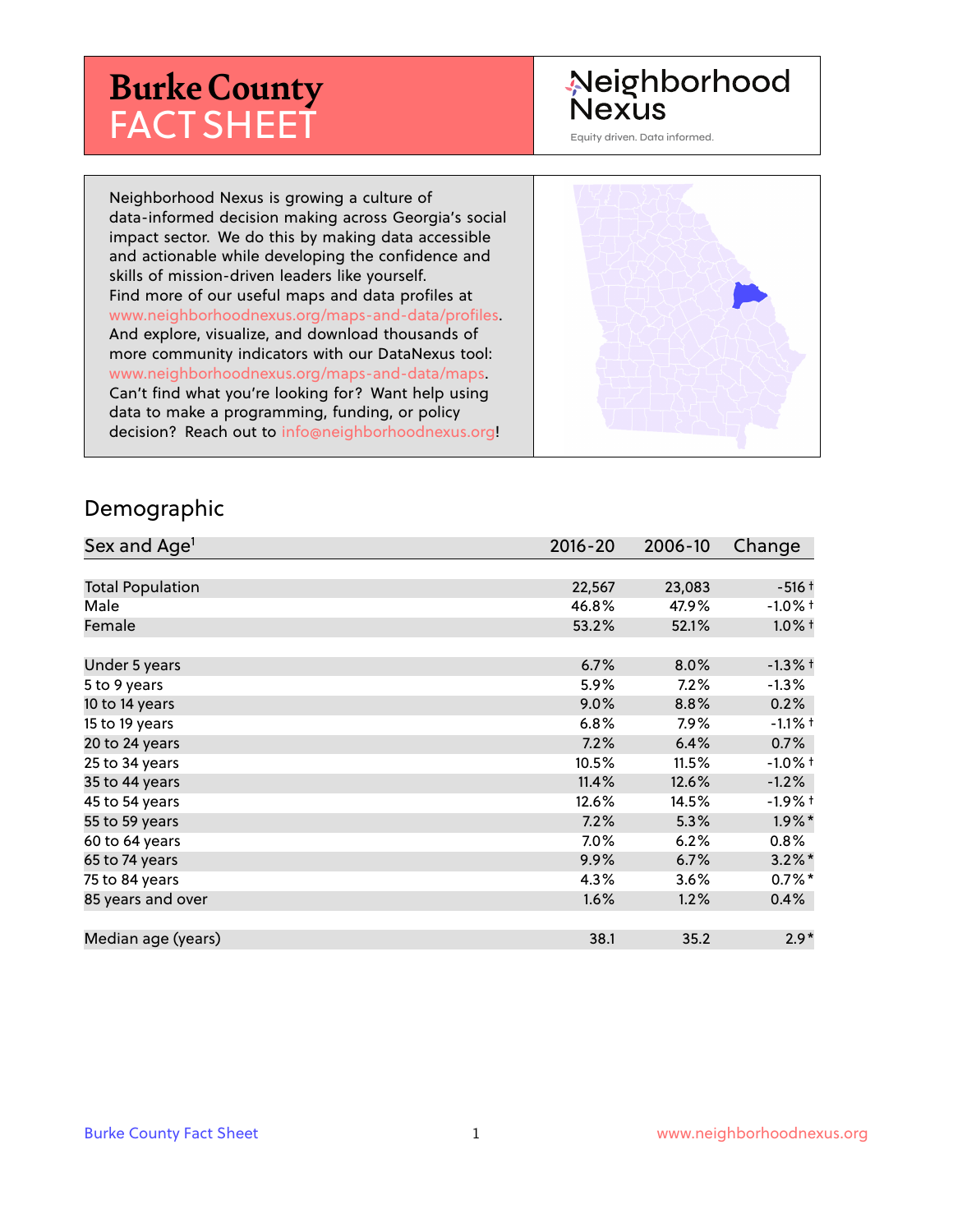# Demographic, continued...

| Race <sup>2</sup>                                   | $2016 - 20$ | 2006-10 | Change     |
|-----------------------------------------------------|-------------|---------|------------|
| <b>Total population</b>                             | 22,567      | 23,083  | $-516+$    |
| One race                                            | 98.3%       | 99.2%   | $-0.9%$ *  |
| White                                               | 49.4%       | 47.4%   | $2.0\%$ *  |
| <b>Black or African American</b>                    | 47.3%       | 51.7%   | $-4.3\%$ * |
| American Indian and Alaska Native                   | 0.0%        | 0.0%    | $-0.0%$    |
| Asian                                               | 0.5%        | 0.1%    | $0.4\%$ *  |
| Native Hawaiian and Other Pacific Islander          | 0.0%        | 0.0%    | $0.0\%$    |
| Some other race                                     | 1.2%        | 0.0%    | $1.1\%$ *  |
| Two or more races                                   | 1.7%        | 0.8%    | $0.9\%$ *  |
| Race alone or in combination with other race(s) $3$ | $2016 - 20$ | 2006-10 | Change     |
| Total population                                    | 22,567      | 23,083  | $-516+$    |
| White                                               | 50.6%       | 48.1%   | $2.5%$ *   |
| <b>Black or African American</b>                    | 48.4%       | 52.1%   | $-3.8\%$ * |
| American Indian and Alaska Native                   | 0.3%        | 0.3%    | 0.0%       |
| Asian                                               | 0.6%        | 0.3%    | $0.4\% *$  |
| Native Hawaiian and Other Pacific Islander          | 0.0%        | 0.0%    | 0.0%       |
| Some other race                                     | 1.8%        | 0.1%    | $1.7\%$ *  |
| Hispanic or Latino and Race <sup>4</sup>            | $2016 - 20$ | 2006-10 | Change     |
| <b>Total population</b>                             | 22,567      | 23,083  | $-516+$    |
| Hispanic or Latino (of any race)                    | 3.2%        | 0.7%    | $2.5%$ *   |
| Not Hispanic or Latino                              | 96.8%       | 99.3%   | $-2.5%$ *  |
| White alone                                         | 47.4%       | 46.7%   | $0.7%$ *   |
| Black or African American alone                     | 47.3%       | 51.6%   | $-4.3\%$ * |
| American Indian and Alaska Native alone             | 0.0%        | $0.0\%$ | $-0.0%$    |
| Asian alone                                         | 0.5%        | 0.1%    | $0.4\%$ *  |
| Native Hawaiian and Other Pacific Islander alone    | 0.0%        | 0.0%    | $0.0\%$    |
| Some other race alone                               | 0.0%        | 0.0%    | $0.0\%$    |
| Two or more races                                   | 1.5%        | 0.8%    | $0.8\%$ *  |
| U.S. Citizenship Status <sup>5</sup>                | $2016 - 20$ | 2006-10 | Change     |
| Foreign-born population                             | 375         | 110     | $265*$     |
| Naturalized U.S. citizen                            | 50.7%       | 28.2%   | 22.5%      |
| Not a U.S. citizen                                  | 49.3%       | 71.8%   | $-22.5%$   |
| Citizen, Voting Age Population <sup>6</sup>         | $2016 - 20$ | 2006-10 | Change     |
| Citizen, 18 and over population                     | 16,520      | 16,287  | $233*$     |
| Male                                                | 46.4%       | 46.2%   | 0.2%       |
| Female                                              | 53.6%       | 53.8%   | $-0.2%$    |
|                                                     |             |         |            |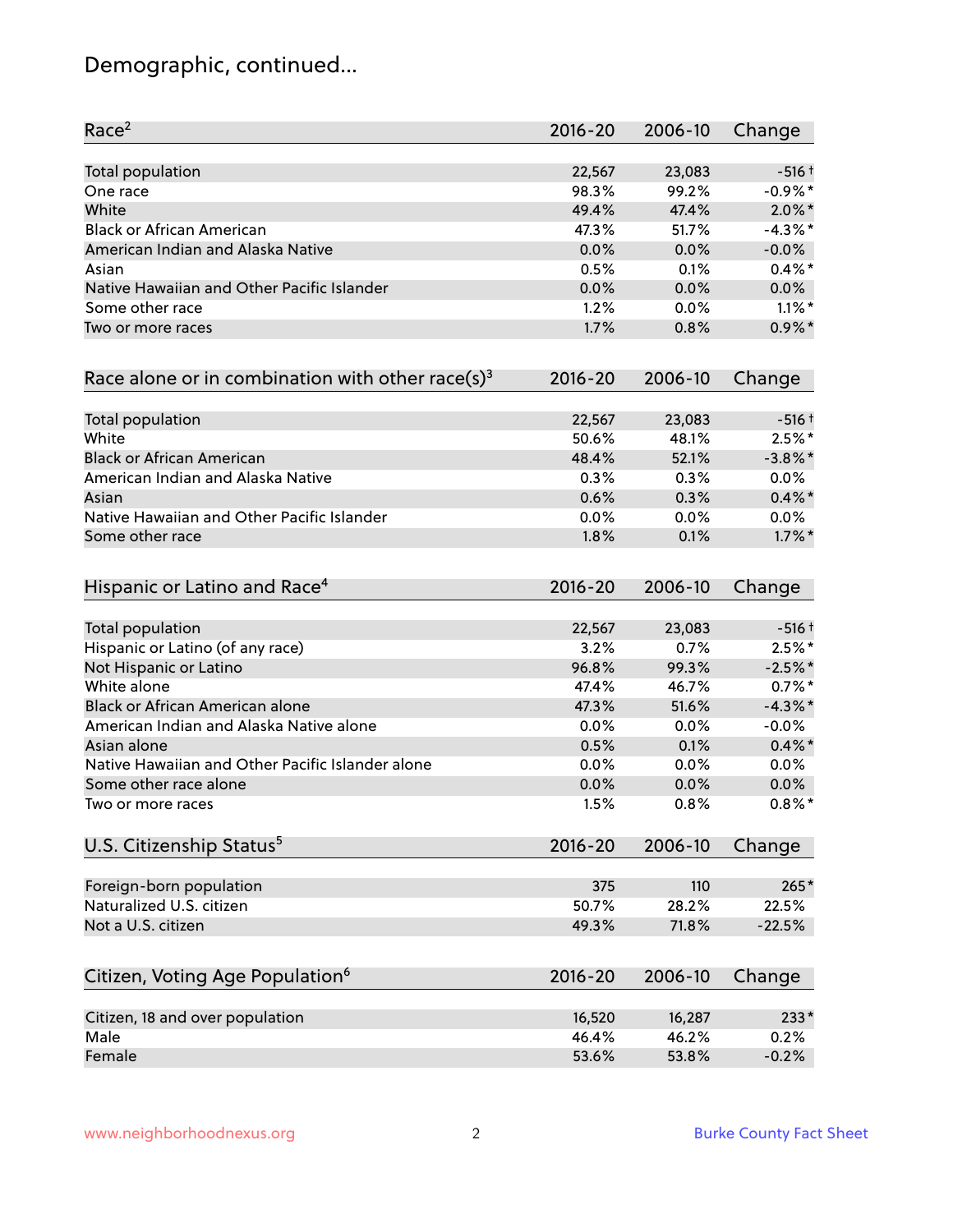#### Economic

| Income <sup>7</sup>                                 | $2016 - 20$ | 2006-10 | Change     |
|-----------------------------------------------------|-------------|---------|------------|
|                                                     |             |         |            |
| All households                                      | 7,953       | 7,686   | 267        |
| Less than \$10,000                                  | 7.9%        | 11.9%   | $-3.9\%$ * |
| \$10,000 to \$14,999                                | 7.6%        | 13.7%   | $-6.1\%$ * |
| \$15,000 to \$24,999                                | 10.2%       | 12.6%   | $-2.4%$    |
| \$25,000 to \$34,999                                | 11.7%       | 14.1%   | $-2.4%$    |
| \$35,000 to \$49,999                                | 17.5%       | 14.1%   | 3.4%       |
| \$50,000 to \$74,999                                | 14.5%       | 17.8%   | $-3.3%$    |
| \$75,000 to \$99,999                                | 10.6%       | 8.4%    | 2.2%       |
| \$100,000 to \$149,999                              | 12.8%       | 5.9%    | $6.9\%$ *  |
| \$150,000 to \$199,999                              | 3.7%        | 1.0%    | $2.7\%$ *  |
| \$200,000 or more                                   | 3.5%        | 0.6%    | $2.9\%$ *  |
| Median household income (dollars)                   | 45,699      | 33,155  | 12,544*    |
| Mean household income (dollars)                     | 65,164      | 43,711  | 21,453*    |
| With earnings                                       | 70.7%       | 69.5%   | 1.2%       |
| Mean earnings (dollars)                             | 69,877      | 49,438  | 20,440*    |
| <b>With Social Security</b>                         | 36.7%       | 35.4%   | 1.3%       |
| Mean Social Security income (dollars)               | 18,713      | 12,623  | $6,090*$   |
| With retirement income                              | 21.1%       | 16.6%   | 4.6%*      |
| Mean retirement income (dollars)                    | 26,316      | 16,676  | 9,639*     |
| With Supplemental Security Income                   | 6.9%        | 7.6%    | $-0.7%$    |
| Mean Supplemental Security Income (dollars)         | 9,331       | 7,050   | 2,280*     |
| With cash public assistance income                  | 0.5%        | 1.9%    | $-1.4\%$ * |
| Mean cash public assistance income (dollars)        | 5,356       | 2,672   | 2,683*     |
| With Food Stamp/SNAP benefits in the past 12 months | 17.5%       | 17.7%   | $-0.3%$    |
|                                                     |             |         |            |
| Families                                            | 5,530       | 5,197   | 333        |
| Less than \$10,000                                  | 4.0%        | 5.6%    | $-1.7%$    |
| \$10,000 to \$14,999                                | 4.2%        | 9.5%    | $-5.4\%$ * |
| \$15,000 to \$24,999                                | 8.8%        | 11.8%   | $-3.0%$    |
| \$25,000 to \$34,999                                | 13.5%       | 15.8%   | $-2.3%$    |
| \$35,000 to \$49,999                                | 16.9%       | 15.1%   | $1.8\%$    |
| \$50,000 to \$74,999                                | 13.7%       | 21.6%   | $-8.0\%$ * |
| \$75,000 to \$99,999                                | 13.1%       | 10.2%   | 2.9%       |
| \$100,000 to \$149,999                              | 17.8%       | 8.4%    | $9.4\%$ *  |
| \$150,000 to \$199,999                              | 3.8%        | 1.3%    | $2.5\%$ *  |
| \$200,000 or more                                   | 4.2%        | 0.6%    | $3.6\%$ *  |
| Median family income (dollars)                      | 54,819      | 41,659  | 13,160*    |
| Mean family income (dollars)                        | 75,829      | 50,899  | 24,929*    |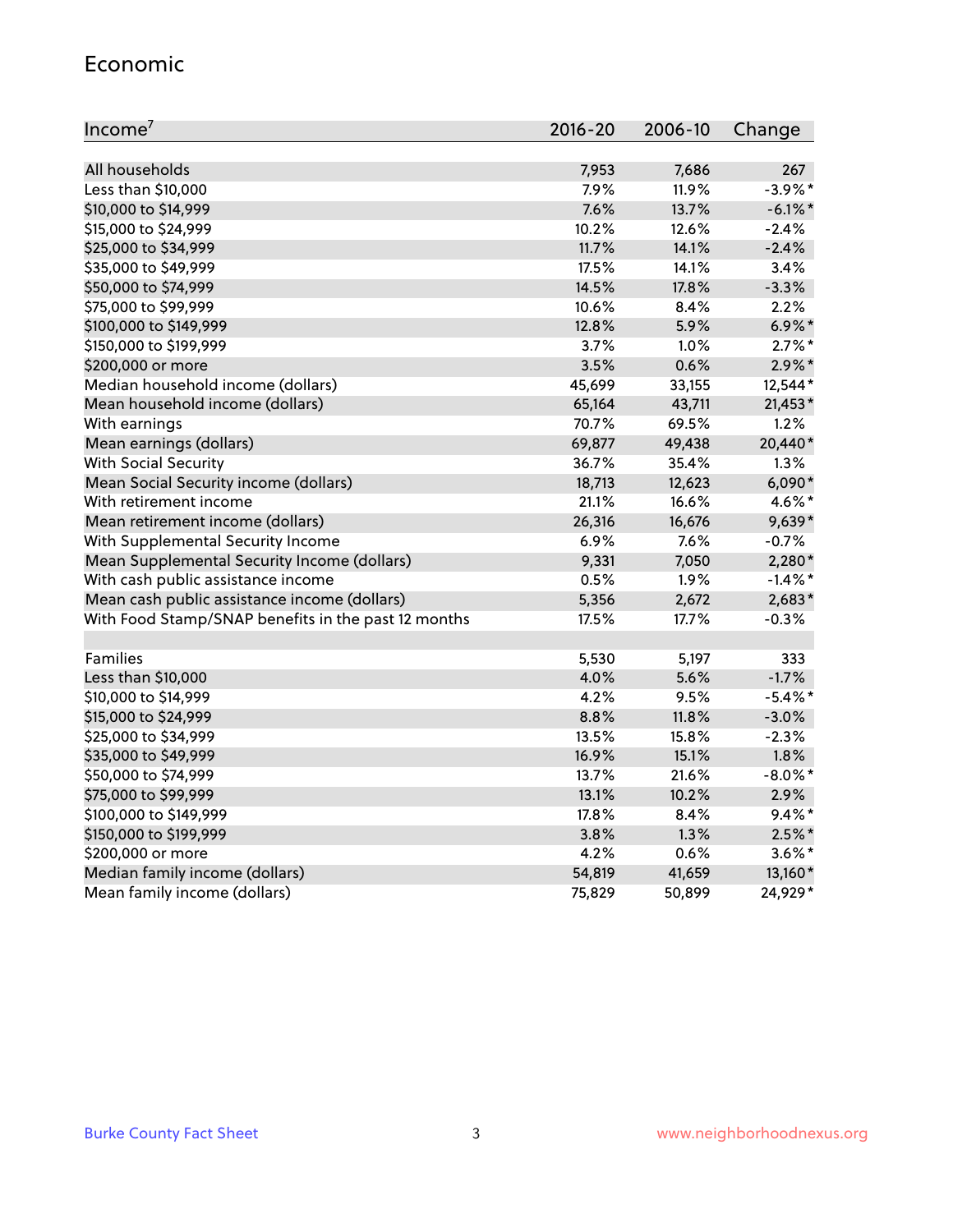### Economic, continued...

| Income, continued <sup>8</sup>                                        | $2016 - 20$ | 2006-10 | Change      |
|-----------------------------------------------------------------------|-------------|---------|-------------|
|                                                                       |             |         |             |
| Nonfamily households                                                  | 2,423       | 2,489   | -66         |
| Median nonfamily income (dollars)                                     | 25,018      | 15,849  | $9,169*$    |
| Mean nonfamily income (dollars)                                       | 37,467      | 26,254  | $11,213*$   |
| Median earnings for workers (dollars)                                 | 31,308      | 23,627  | 7,681*      |
| Median earnings for male full-time, year-round workers<br>(dollars)   | 45,713      | 37,061  | 8,652       |
| Median earnings for female full-time, year-round workers<br>(dollars) | 34,060      | 24,952  | $9,108*$    |
| Per capita income (dollars)                                           | 24,050      | 15,934  | $8,115*$    |
| Families and People Below Poverty Level <sup>9</sup>                  | $2016 - 20$ | 2006-10 | Change      |
|                                                                       |             |         |             |
| <b>All families</b>                                                   | 14.0%       | 20.0%   | $-6.0\%$ *  |
| With related children under 18 years                                  | 24.3%       | 29.1%   | $-4.8%$     |
| With related children under 5 years only                              | 7.4%        | 28.4%   | $-20.9%$    |
| Married couple families                                               | 5.1%        | 8.7%    | $-3.6%$     |
| With related children under 18 years                                  | 3.3%        | 11.9%   | $-8.6%$     |
| With related children under 5 years only                              | 2.0%        | 5.1%    | $-3.1%$     |
| Families with female householder, no husband present                  | 40.8%       | 46.0%   | $-5.2%$     |
| With related children under 18 years                                  | 64.5%       | 53.8%   | 10.7%       |
| With related children under 5 years only                              | 42.3%       | 50.7%   | $-8.4%$     |
| All people                                                            | 19.0%       | 25.7%   | $-6.8\%$ *  |
| Under 18 years                                                        | 36.1%       | 38.0%   | $-2.0%$     |
| Related children under 18 years                                       | 35.2%       | 38.1%   | $-2.9%$     |
| Related children under 5 years                                        | 34.2%       | 41.4%   | $-7.2%$     |
| Related children 5 to 17 years                                        | 35.6%       | 36.8%   | $-1.2%$     |
| 18 years and over                                                     | 13.1%       | 20.5%   | $-7.4\%$ *  |
| 18 to 64 years                                                        | 12.7%       | 21.4%   | $-8.6\%$ *  |
| 65 years and over                                                     | 14.7%       | 16.2%   | $-1.4%$     |
| People in families                                                    | 16.7%       | 24.9%   | $-8.2\%$ *  |
| Unrelated individuals 15 years and over                               | 32.9%       | 31.1%   | 1.7%        |
| Non-Hispanic white people                                             | 9.1%        | 9.8%    | $-0.7%$     |
| Black or African-American people                                      | 28.9%       | 40.2%   | $-11.3\%$ * |
| Asian people                                                          | $0.0\%$     | 63.2%   | $-63.2\%$ * |
| Hispanic or Latino people                                             | 7.3%        | 27.2%   | $-19.9%$    |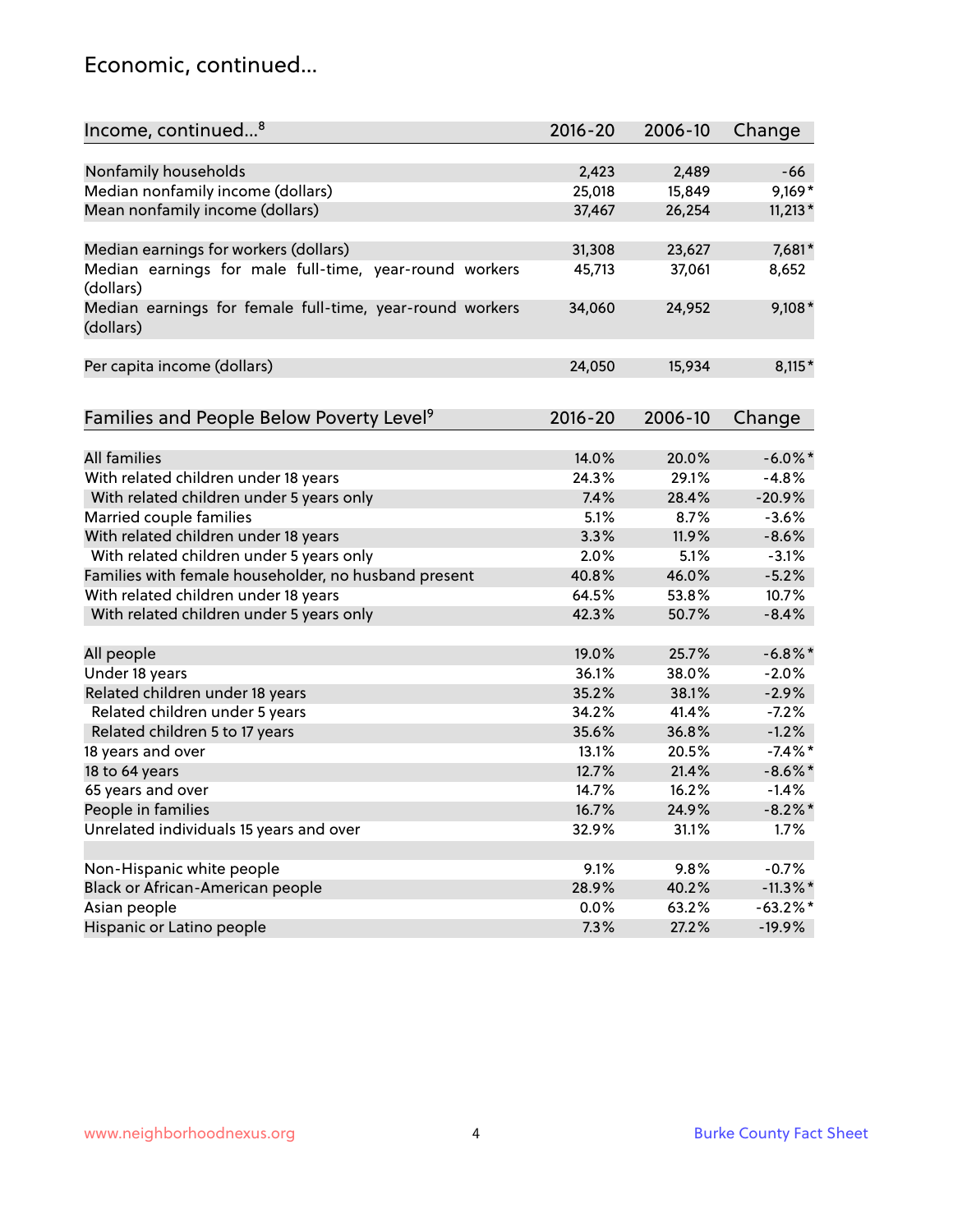# Employment

| Employment Status <sup>10</sup>                                                               | 2010        | 2020    | Change    |
|-----------------------------------------------------------------------------------------------|-------------|---------|-----------|
| In Labor Force                                                                                | 9,026       | 9,791   | 9,791     |
| <b>Unemployment Rate</b>                                                                      | 7.2%        | 12.2%   | $-5.0%$   |
| Industry <sup>11</sup>                                                                        | $2016 - 20$ | 2006-10 | Change    |
| Civilian employed population 16 years and over                                                | 9,510       | 8,386   | $1,124*$  |
| Agriculture, forestry, fishing and hunting, and mining                                        | 6.2%        | 2.9%    | $3.3\%$ * |
| Construction                                                                                  | 9.2%        | 10.3%   | $-1.1%$   |
| Manufacturing                                                                                 | 16.7%       | 18.0%   | $-1.2%$   |
| Wholesale trade                                                                               | 0.8%        | 3.5%    | $-2.7%$ * |
| Retail trade                                                                                  | 9.7%        | 11.4%   | $-1.7%$   |
| Transportation and warehousing, and utilities                                                 | 17.0%       | 7.7%    | $9.3\%$ * |
| Information                                                                                   | 0.2%        | 0.8%    | $-0.6%$   |
| Finance and insurance, and real estate and rental and leasing                                 | 4.2%        | 3.3%    | 0.9%      |
| Professional, scientific, and management, and administrative<br>and waste management services | 4.9%        | 6.0%    | $-1.1%$   |
| Educational services, and health care and social assistance                                   | 16.3%       | 19.1%   | $-2.8%$   |
| Arts, entertainment, and recreation, and accommodation and<br>food services                   | 7.6%        | 6.5%    | 1.2%      |
| Other services, except public administration                                                  | 2.8%        | 4.9%    | $-2.0%$   |
| <b>Public administration</b>                                                                  | 4.3%        | 5.7%    | $-1.4%$   |
| Occupation <sup>12</sup>                                                                      | $2016 - 20$ | 2006-10 | Change    |
|                                                                                               |             |         |           |
| Civilian employed population 16 years and over                                                | 9,510       | 8,386   | $1,124*$  |
| Management, business, science, and arts occupations                                           | 23.9%       | 23.3%   | 0.6%      |
| Service occupations                                                                           | 16.4%       | 17.2%   | $-0.9%$   |
| Sales and office occupations                                                                  | 18.3%       | 24.8%   | $-6.5%$ * |
| Natural<br>resources,<br>construction,<br>and<br>maintenance<br>occupations                   | 14.8%       | 13.0%   | 1.8%      |
| Production, transportation, and material moving occupations                                   | 26.6%       | 21.7%   | $5.0\%$ * |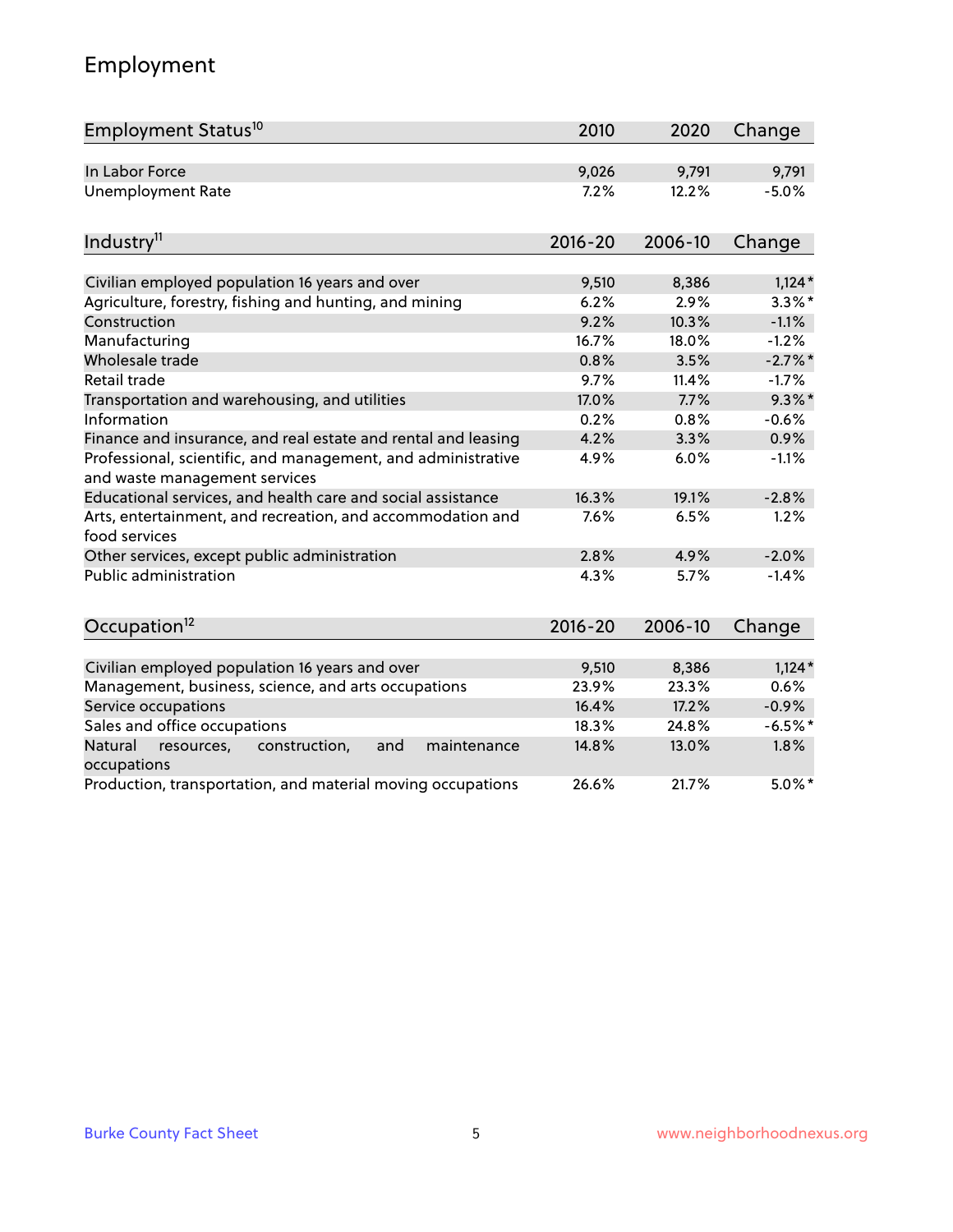# Employment, continued...

| Class of Worker <sup>13</sup>                          | $2016 - 20$ | 2006-10 | Change    |
|--------------------------------------------------------|-------------|---------|-----------|
| Civilian employed population 16 years and over         | 9,510       | 8,386   | $1,124*$  |
| Private wage and salary workers                        | 77.7%       | 73.8%   | 3.9%      |
| Government workers                                     | 15.2%       | 20.9%   | $-5.7%$ * |
| Self-employed in own not incorporated business workers | 6.8%        | 5.1%    | 1.6%      |
| Unpaid family workers                                  | 0.3%        | 0.2%    | 0.1%      |
| Job Flows <sup>14</sup>                                | 2019        | 2010    | Change    |
| Total Jobs in county                                   | 14,710      | 6,427   | 8,283     |
| Held by residents of county                            | 22.5%       | 47.5%   | $-24.9%$  |
|                                                        | 77.5%       |         |           |
| Held by non-residents of county                        |             | 52.5%   | 24.9%     |
| Jobs by Industry Sector <sup>15</sup>                  | 2019        | 2010    | Change    |
| Total Jobs in county                                   | 14,710      | 6,427   | 8,283     |
| Goods Producing sectors                                | 51.8%       | 15.5%   | 36.3%     |
| Trade, Transportation, and Utilities sectors           | 23.0%       | 34.7%   | $-11.7%$  |
| All Other Services sectors                             | 25.2%       | 49.8%   | $-24.6%$  |
|                                                        |             |         |           |
| Total Jobs in county held by county residents          | 3,317       | 3,051   | 266       |
| <b>Goods Producing sectors</b>                         | 28.5%       | 20.1%   | 8.5%      |
| Trade, Transportation, and Utilities sectors           | 20.9%       | 18.9%   | 2.0%      |
| All Other Services sectors                             | 50.6%       | 61.0%   | $-10.4%$  |
| Jobs by Earnings <sup>16</sup>                         | 2019        | 2010    | Change    |
| Total Jobs in county                                   | 14,710      | 6,427   | 8,283     |
| Jobs with earnings \$1250/month or less                | 11.3%       | 23.9%   | $-12.7%$  |
| Jobs with earnings \$1251/month to \$3333/month        | 17.8%       | 40.2%   | $-22.4%$  |
|                                                        | 70.9%       | 35.8%   | 35.1%     |
| Jobs with earnings greater than \$3333/month           |             |         |           |
| Total Jobs in county held by county residents          | 3,317       | 3,051   | 266       |
| Jobs with earnings \$1250/month or less                | 19.7%       | 28.2%   | $-8.5%$   |
| Jobs with earnings \$1251/month to \$3333/month        | 35.7%       | 49.5%   | $-13.7\%$ |
| Jobs with earnings greater than \$3333/month           | 44.6%       | 22.4%   | 22.2%     |
|                                                        |             |         |           |
| Jobs by Age of Worker <sup>17</sup>                    | 2019        | 2010    | Change    |
| Total Jobs in county                                   | 14,710      | 6,427   | 8,283     |
| Jobs with workers age 29 or younger                    | 16.5%       | 18.7%   | $-2.2%$   |
| Jobs with workers age 30 to 54                         | 56.1%       | 61.2%   | $-5.2%$   |
| Jobs with workers age 55 or older                      | 27.5%       | 20.1%   | 7.3%      |
|                                                        |             |         |           |
| Total Jobs in county held by county residents          | 3,317       | 3,051   | 266       |
| Jobs with workers age 29 or younger                    | 17.2%       | 17.7%   | $-0.4%$   |
| Jobs with workers age 30 to 54                         | 51.2%       | 59.0%   | $-7.8%$   |
| Jobs with workers age 55 or older                      | 31.5%       | 23.3%   | 8.2%      |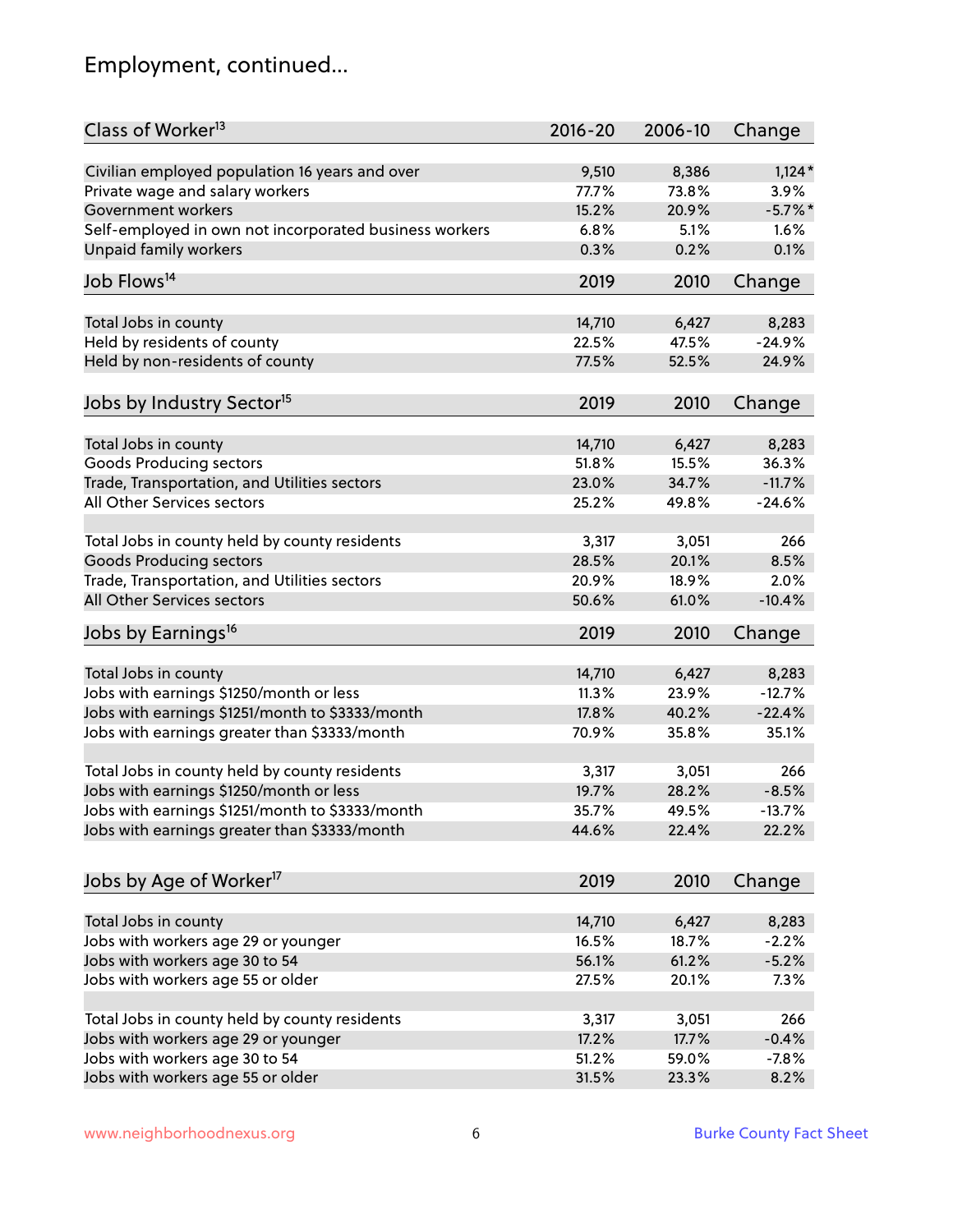#### Education

| Early Learning <sup>18</sup>                        |             |         | 2022       |
|-----------------------------------------------------|-------------|---------|------------|
| Licensed Capacity of Early Learning Centers         |             |         | 414        |
| Licenced capacity per 1,000 children ages 0-4       |             |         | 279.0      |
|                                                     |             |         |            |
| School Enrollment <sup>19</sup>                     | 2022        | 2010    | Change     |
| <b>Enrolled in Public School</b>                    | 4,098       | 4,747   | $-649$     |
| White                                               | 29.7%       | 30.6%   | $-0.9%$    |
| <b>Black or African-American</b>                    | 61.1%       | 66.7%   | $-5.6%$    |
| Asian                                               | 0.4%        | 0.0%    | 0.4%       |
| Native American                                     | 0.1%        | 0.0%    | 0.1%       |
| Pacific Islander                                    | 0.0%        | 0.0%    | 0.0%       |
| <b>Biracial or Multi-Racial</b>                     | 3.4%        | 1.4%    | 2.1%       |
| Hispanic or Latino                                  | 5.3%        | 0.9%    | 4.4%       |
|                                                     |             |         |            |
| Georgia Milestones: 3rd Grade Reading <sup>20</sup> |             |         | 2019       |
| Number of Students Tested                           |             |         | 288        |
| Proficient or Distinguished                         |             |         | 24.7%      |
| Georgia Milestones: 8th Grade Math <sup>21</sup>    |             |         | 2019       |
|                                                     |             |         |            |
| Number of Students Tested                           |             |         | 306        |
| Proficient or Distinguished                         |             |         | 30.7%      |
| Graduation Rates <sup>22</sup>                      | 2021        | 2012    | Change     |
| Cohort                                              | 320         | 287     | 33         |
| <b>High School Graduation Rate</b>                  | 87.5%       | 74.2%   | 13.3%      |
|                                                     |             |         |            |
| Educational Attainment <sup>23</sup>                | $2016 - 20$ | 2006-10 | Change     |
| Population 25 years and over                        | 14,530      | 14,227  | $303 +$    |
| Less than 9th grade                                 | 5.4%        | 8.8%    | $-3.4\%$ * |
| 9th to 12th grade, no diploma                       | 13.2%       | 16.1%   | $-2.9%$    |
| High school graduate (includes equivalency)         | 36.4%       | 41.8%   | $-5.4\%$ * |
| Some college, no degree                             | 19.9%       | 20.9%   | $-1.1%$    |
| Associate's degree                                  | 10.6%       | 3.3%    | $7.3\%$ *  |
| Bachelor's degree                                   | 10.0%       | 5.6%    | $4.4\%$ *  |
| Graduate or professional degree                     | 4.4%        | 3.5%    | 1.0%       |
|                                                     |             |         |            |
| Percent high school graduate or higher              | 81.4%       | 75.1%   | $6.3\%*$   |
| Percent bachelor's degree or higher                 | 14.5%       | 9.1%    | $5.4\%$ *  |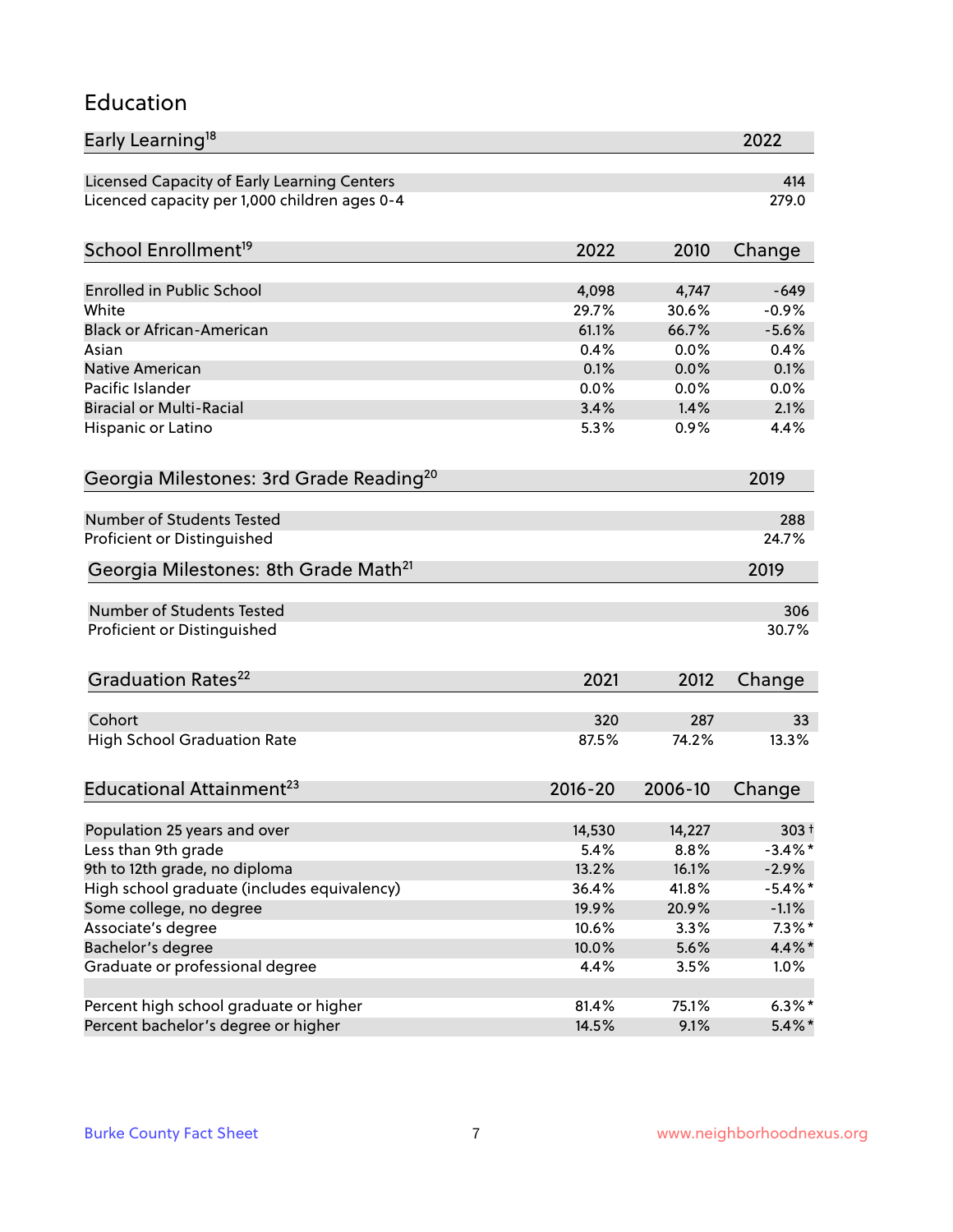### Housing

| Households by Type <sup>24</sup>                     | 2016-20     | 2006-10 | Change      |
|------------------------------------------------------|-------------|---------|-------------|
|                                                      |             |         |             |
| <b>Total households</b>                              | 7,953       | 7,686   | 267         |
| Family households (families)                         | 69.5%       | 67.6%   | 1.9%        |
| With own children under 18 years                     | 25.0%       | 35.0%   | $-10.0\%$ * |
| Married-couple family                                | 49.0%       | 42.5%   | $6.5%$ *    |
| With own children of the householder under 18 years  | 17.5%       | 18.4%   | $-0.9%$     |
| Male householder, no wife present, family            | 4.1%        | 4.9%    | $-0.8%$     |
| With own children of the householder under 18 years  | 0.9%        | 2.4%    | $-1.6%$     |
| Female householder, no husband present, family       | 16.5%       | 20.2%   | $-3.8\%$ *  |
| With own children of the householder under 18 years  | 6.6%        | 14.2%   | $-7.6%$     |
| Nonfamily households                                 | 30.5%       | 32.4%   | $-1.9%$     |
| Householder living alone                             | 28.7%       | 29.1%   | $-0.4%$     |
| 65 years and over                                    | 12.9%       | 11.4%   | 1.5%        |
| Households with one or more people under 18 years    | 30.6%       | 40.6%   | $-10.1\%$ * |
| Households with one or more people 65 years and over | 31.6%       | 26.0%   | $5.5\%$ *   |
|                                                      |             |         |             |
| Average household size                               | 2.81        | 2.93    | $-0.12$     |
| Average family size                                  | 3.44        | 3.72    | $-0.28$     |
| Housing Occupancy <sup>25</sup>                      | $2016 - 20$ | 2006-10 | Change      |
|                                                      |             |         |             |
| Total housing units                                  | 10,108      | 9,715   | 393*        |
| Occupied housing units                               | 78.7%       | 79.1%   | $-0.4%$     |
| Vacant housing units                                 | 21.3%       | 20.9%   | 0.4%        |
| Homeowner vacancy rate                               | 0.9         | 2.9     | $-2.0$      |
| Rental vacancy rate                                  | 13.4        | 12.9    | 0.5         |
| Units in Structure <sup>26</sup>                     | 2016-20     | 2006-10 | Change      |
|                                                      |             | 9,715   | 393*        |
| Total housing units                                  | 10,108      |         | $5.6\%$ *   |
| 1-unit, detached                                     | 56.6%       | 50.9%   |             |
| 1-unit, attached                                     | 0.4%        | 1.0%    | $-0.6%$     |
| 2 units                                              | 2.6%        | 2.8%    | $-0.1%$     |
| 3 or 4 units                                         | 3.3%        | 2.8%    | 0.4%        |
| 5 to 9 units                                         | 0.4%        | 1.6%    | $-1.3\%$ *  |
| 10 to 19 units                                       | 0.1%        | 0.8%    | $-0.7%$     |
| 20 or more units                                     | 0.3%        | 2.5%    | $-2.2%$ *   |
| Mobile home                                          | 35.3%       | 37.3%   | $-2.0\%$    |
| Boat, RV, van, etc.                                  | 0.9%        | 0.1%    | $0.8\%$ *   |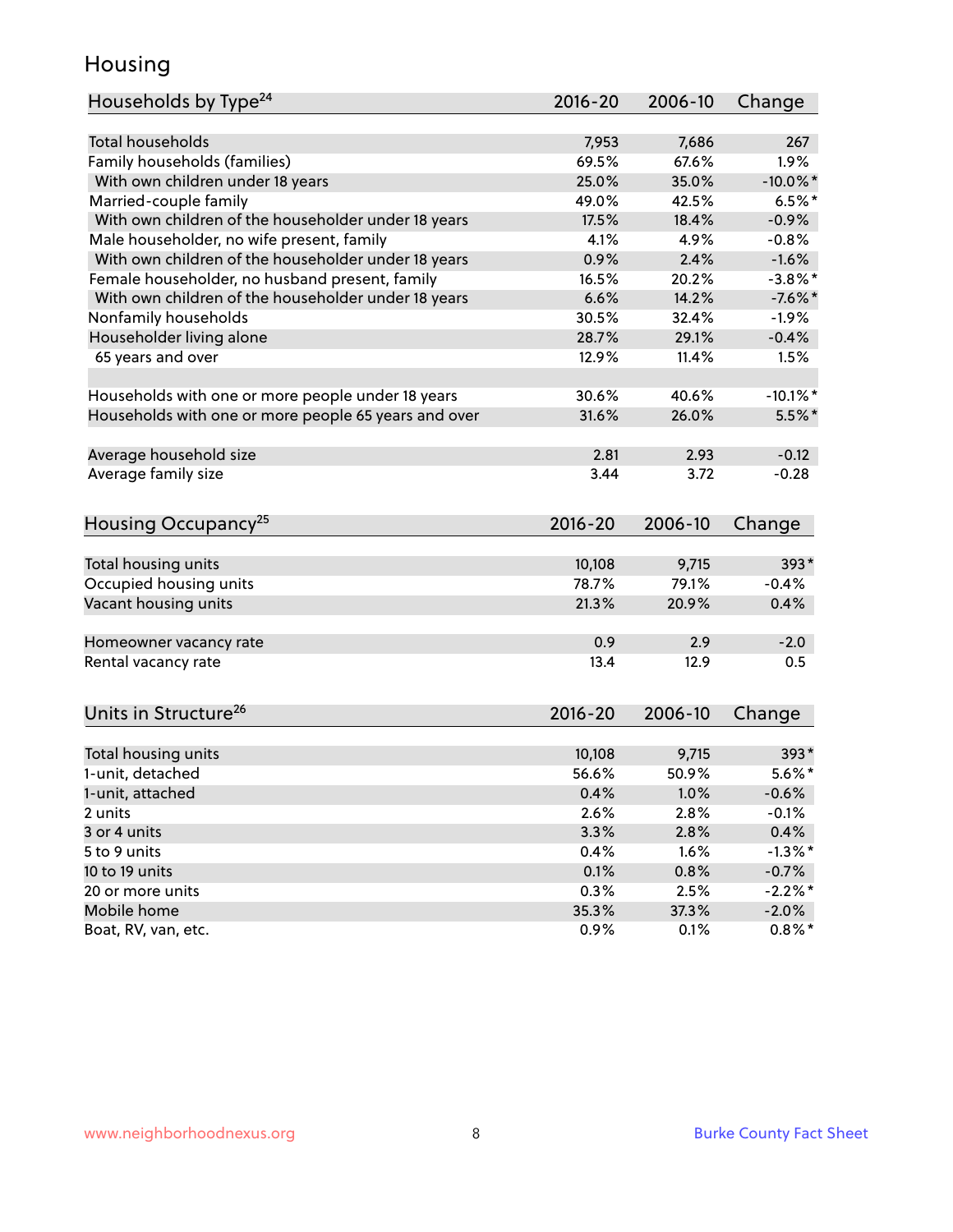# Housing, Continued...

| Year Structure Built <sup>27</sup>             | 2016-20     | 2006-10        | Change      |
|------------------------------------------------|-------------|----------------|-------------|
| Total housing units                            | 10,108      | 9,715          | $393*$      |
| Built 2014 or later                            | 5.3%        | (X)            | (X)         |
| Built 2010 to 2013                             | 2.8%        | (X)            | (X)         |
| Built 2000 to 2009                             | 14.5%       | 9.6%           | 4.9%*       |
| Built 1990 to 1999                             | 17.8%       | 21.4%          | $-3.6%$     |
| Built 1980 to 1989                             | 16.3%       | 20.1%          | $-3.8\%$ *  |
| Built 1970 to 1979                             | 17.8%       | 22.9%          | $-5.0\%$ *  |
| Built 1960 to 1969                             | 10.5%       | 11.0%          | $-0.5%$     |
| Built 1950 to 1959                             | 5.9%        | 5.9%           | $-0.0%$     |
| Built 1940 to 1949                             | 2.8%        | 2.3%           | 0.5%        |
| Built 1939 or earlier                          | 6.1%        | 6.8%           | $-0.7%$     |
| Housing Tenure <sup>28</sup>                   | $2016 - 20$ | 2006-10        | Change      |
|                                                | 7,953       |                | 267         |
| Occupied housing units<br>Owner-occupied       | 73.1%       | 7,686<br>71.7% | 1.4%        |
| Renter-occupied                                | 26.9%       | 28.3%          | $-1.4%$     |
|                                                |             |                |             |
| Average household size of owner-occupied unit  | 2.76        | 3.06           | $-0.30$     |
| Average household size of renter-occupied unit | 2.96        | 2.60           | 0.36        |
| Residence 1 Year Ago <sup>29</sup>             | 2016-20     | 2006-10        | Change      |
|                                                |             |                |             |
| Population 1 year and over                     | 22,349      | 22,747         | $-398*$     |
| Same house                                     | 92.2%       | 90.9%          | 1.4%        |
| Different house in the U.S.                    | 7.8%        | 9.0%           | $-1.2%$     |
| Same county                                    | 4.0%        | 5.1%           | $-1.1%$     |
| Different county                               | 3.8%        | 3.9%           | $-0.1%$     |
| Same state                                     | 3.2%        | 3.1%           | 0.1%        |
| Different state                                | 0.6%        | 0.9%           | $-0.2%$     |
| Abroad                                         | 0.0%        | 0.1%           | $-0.1%$     |
| Value of Housing Unit <sup>30</sup>            | $2016 - 20$ | 2006-10        | Change      |
| Owner-occupied units                           | 5,810       | 5,510          | 300         |
| Less than \$50,000                             | 27.2%       | 25.7%          | 1.5%        |
| \$50,000 to \$99,999                           | 25.7%       | 39.9%          | $-14.2\%$ * |
| \$100,000 to \$149,999                         | 19.2%       | 16.7%          | 2.4%        |
| \$150,000 to \$199,999                         | 10.7%       | 9.5%           | 1.2%        |
| \$200,000 to \$299,999                         | 10.4%       | 5.0%           | $5.3\%$ *   |
| \$300,000 to \$499,999                         | 4.7%        | 2.5%           | $2.2\%$ *   |
| \$500,000 to \$999,999                         | 2.0%        | 0.5%           | 1.4%        |
| \$1,000,000 or more                            | 0.3%        | 0.1%           | 0.2%        |
| Median (dollars)                               | 89,900      | 77,000         | 12,900*     |
| Mortgage Status <sup>31</sup>                  | $2016 - 20$ | 2006-10        | Change      |
| Owner-occupied units                           | 5,810       | 5,510          | 300         |
| Housing units with a mortgage                  | 36.4%       | 49.8%          | $-13.4\%$ * |
| Housing units without a mortgage               | 63.6%       | 50.2%          | 13.4%*      |
|                                                |             |                |             |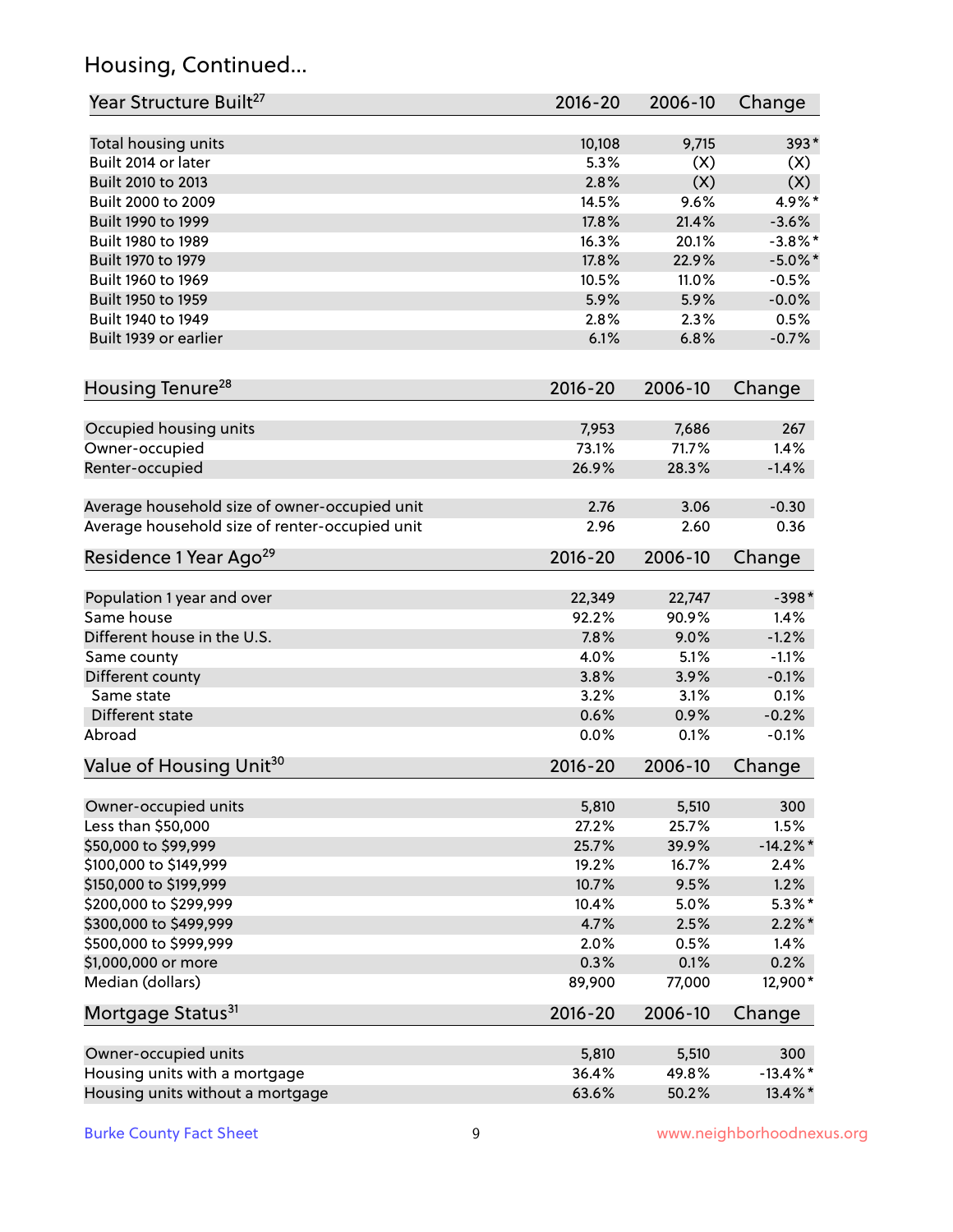# Housing, Continued...

| Selected Monthly Owner Costs <sup>32</sup>                                            | 2016-20        | 2006-10   | Change      |
|---------------------------------------------------------------------------------------|----------------|-----------|-------------|
| Housing units with a mortgage                                                         | 2,115          | 2,745     | $-630*$     |
| Less than \$300                                                                       | 0.0%           | 0.3%      | $-0.3%$     |
| \$300 to \$499                                                                        | 1.8%           | 6.8%      | $-5.0\%$ *  |
| \$500 to \$999                                                                        | 27.7%          | 52.3%     | $-24.7%$ *  |
| \$1,000 to \$1,499                                                                    | 51.6%          | 25.5%     | 26.1%*      |
| \$1,500 to \$1,999                                                                    | 15.3%          | 8.1%      | $7.2\%$ *   |
| \$2,000 to \$2,999                                                                    | 3.2%           | 6.4%      | $-3.2%$     |
| \$3,000 or more                                                                       | 0.4%           | 0.5%      | $-0.1%$     |
| Median (dollars)                                                                      | 1,154          | 849       | 305*        |
| Housing units without a mortgage                                                      | 3,695          | 2,765     | 930*        |
| Less than \$150                                                                       | 4.4%           | 4.5%      | $-0.1%$     |
| \$150 to \$249                                                                        | 16.0%          | 29.5%     | $-13.5\%$ * |
| \$250 to \$349                                                                        | 29.9%          | 29.2%     | 0.7%        |
| \$350 to \$499                                                                        | 35.5%          | 24.1%     | $11.4\%$ *  |
| \$500 to \$699                                                                        | 11.9%          | 9.2%      | 2.7%        |
| \$700 or more                                                                         | 2.3%           | 3.5%      | $-1.2%$     |
| Median (dollars)                                                                      | 350            | 306       | 44*         |
| Selected Monthly Owner Costs as a Percentage of<br>Household Income <sup>33</sup>     | $2016 - 20$    | 2006-10   | Change      |
| Housing units with a mortgage (excluding units where<br>SMOCAPI cannot be computed)   | 2,113          | 2,734     | $-621*$     |
| Less than 20.0 percent                                                                | 54.4%          | 38.0%     | 16.5%*      |
| 20.0 to 24.9 percent                                                                  | 12.2%          | 17.7%     | $-5.5%$     |
| 25.0 to 29.9 percent                                                                  | 5.8%           | 10.6%     | $-4.8\%$ *  |
| 30.0 to 34.9 percent                                                                  | 2.9%           | 7.7%      | $-4.8\%$ *  |
| 35.0 percent or more                                                                  | 24.6%          | 26.0%     | $-1.4%$     |
| Not computed                                                                          | $\overline{2}$ | 11        | $-9$        |
| Housing unit without a mortgage (excluding units where<br>SMOCAPI cannot be computed) | 3,659          | 2,765     | 894*        |
| Less than 10.0 percent                                                                | 53.6%          | 49.2%     | 4.5%        |
| 10.0 to 14.9 percent                                                                  | 17.3%          | 14.0%     | 3.3%        |
| 15.0 to 19.9 percent                                                                  | 7.0%           | 8.6%      | $-1.6%$     |
| 20.0 to 24.9 percent                                                                  | 4.4%           | 8.0%      | $-3.6%$     |
| 25.0 to 29.9 percent                                                                  | 6.7%           | 4.8%      | 1.9%        |
| 30.0 to 34.9 percent                                                                  | 4.0%           | 2.5%      | 1.5%        |
| 35.0 percent or more                                                                  | 7.0%           | 13.0%     | $-6.0%$     |
| Not computed                                                                          | 36             | $\pmb{0}$ | 36          |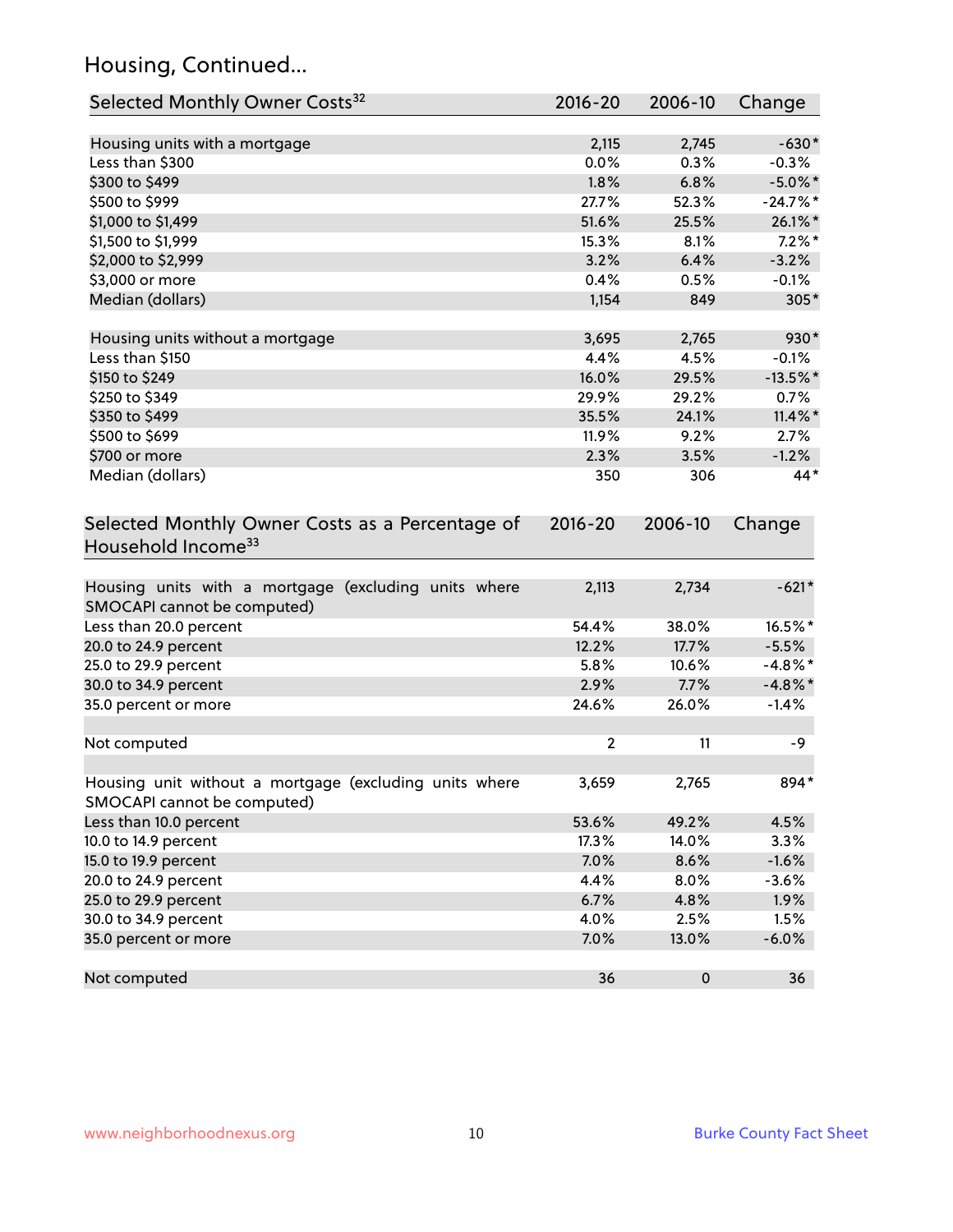# Housing, Continued...

| Gross Rent <sup>34</sup>                                                       | 2016-20     | 2006-10 | Change     |
|--------------------------------------------------------------------------------|-------------|---------|------------|
|                                                                                |             |         |            |
| Occupied units paying rent                                                     | 1,749       | 1,976   | $-227$     |
| Less than \$200                                                                | 2.3%        | 9.8%    | $-7.4%$ *  |
| \$200 to \$499                                                                 | 23.8%       | 40.3%   | $-16.5%$ * |
| \$500 to \$749                                                                 | 37.3%       | 29.9%   | 7.4%       |
| \$750 to \$999                                                                 | 24.1%       | 10.4%   | 13.6%*     |
| \$1,000 to \$1,499                                                             | 12.4%       | 9.7%    | 2.7%       |
| \$1,500 to \$1,999                                                             | 0.1%        | 0.0%    | 0.1%       |
| \$2,000 or more                                                                | 0.0%        | 0.0%    | $0.0\%$    |
| Median (dollars)                                                               | 691         | 499     | $192*$     |
| No rent paid                                                                   | 394         | 200     | $194*$     |
| Gross Rent as a Percentage of Household Income <sup>35</sup>                   | $2016 - 20$ | 2006-10 | Change     |
|                                                                                |             |         |            |
| Occupied units paying rent (excluding units where GRAPI<br>cannot be computed) | 1,695       | 1,822   | $-127$     |
| Less than 15.0 percent                                                         | 26.6%       | 15.0%   | 11.6%*     |
| 15.0 to 19.9 percent                                                           | 9.1%        | 9.5%    | $-0.4%$    |
| 20.0 to 24.9 percent                                                           | 6.7%        | 10.0%   | $-3.3%$    |
| 25.0 to 29.9 percent                                                           | 8.4%        | 19.1%   | $-10.7%$   |
| 30.0 to 34.9 percent                                                           | 11.6%       | 6.4%    | $5.2\%$ *  |
| 35.0 percent or more                                                           | 37.5%       | 39.9%   | $-2.4%$    |
| Not computed                                                                   | 448         | 354     | 94         |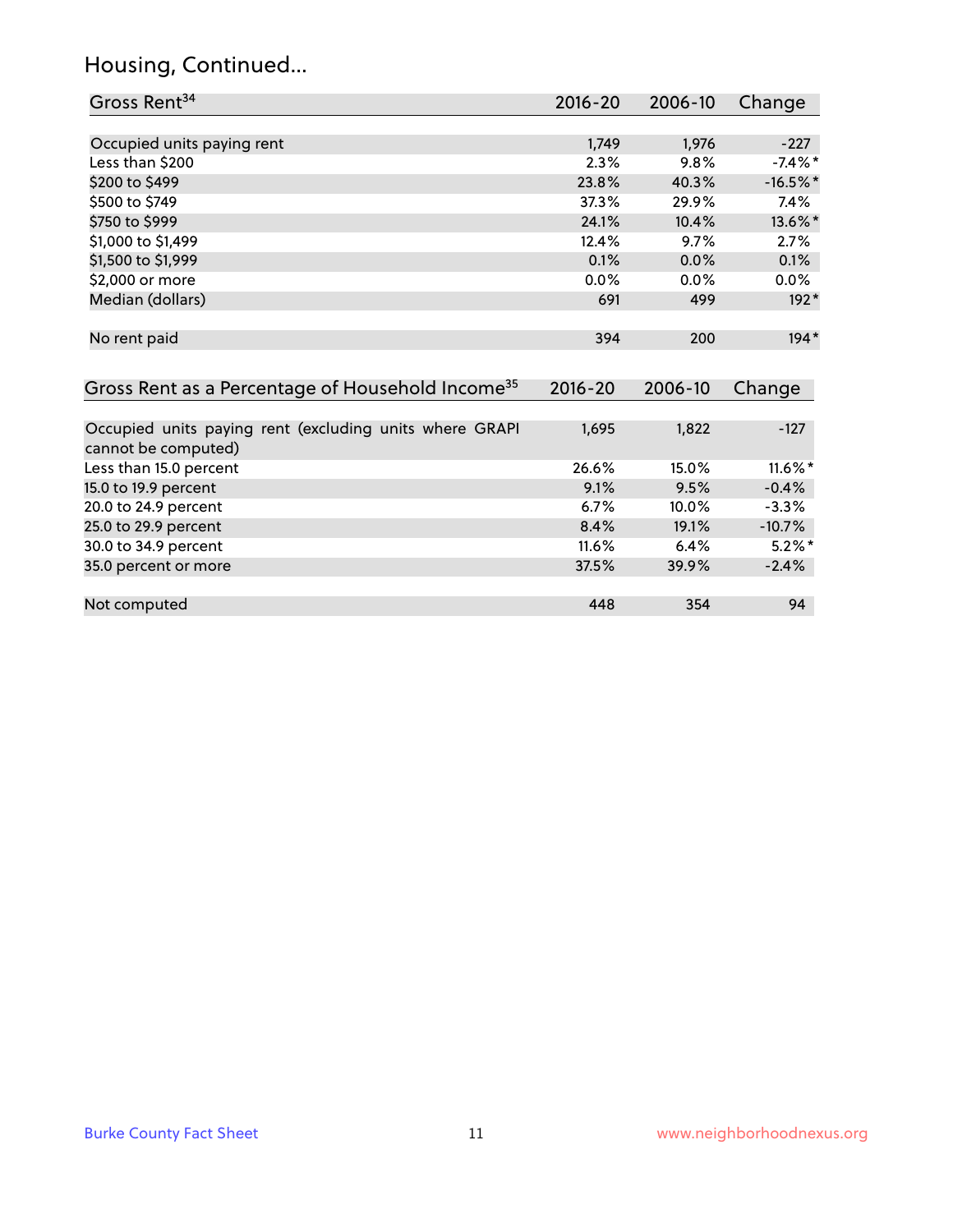# Community Involvement

| Voter Registration and Turnout <sup>36</sup> | 2020   |
|----------------------------------------------|--------|
|                                              |        |
| Active registered voters                     | 16,380 |
| Number voted in Presidential election        | 10.657 |
| Percent voted in Presidential election       | 65.1%  |

# Transportation

| Commuting to Work <sup>37</sup>           | 2016-20     | 2006-10 | Change               |
|-------------------------------------------|-------------|---------|----------------------|
|                                           |             |         |                      |
| Workers 16 years and over                 | 9,373       | 8,155   | $1,218*$             |
| Car, truck, or van - drove alone          | 84.3%       | 81.6%   | 2.7%                 |
| Car, truck, or van - carpooled            | 6.0%        | 11.8%   | $-5.8\%$ *           |
| Public transportation (excluding taxicab) | 0.4%        | $1.3\%$ | $-1.0\%$             |
| Walked                                    | 1.2%        | 1.5%    | $-0.3%$              |
| Other means                               | $0.9\%$     | $1.6\%$ | $-0.6\%$             |
| Worked at home                            | 7.2%        | 2.2%    | $4.9\%$ <sup>*</sup> |
| Mean travel time to work (minutes)        | 27.2        | 30.0    | $-2.8*$              |
| Vehicles Available <sup>38</sup>          | $2016 - 20$ | 2006-10 | Change               |
| Occupied housing units                    | 7,953       | 7,686   | 267                  |
| No vehicles available                     | 9.6%        | 10.6%   | $-1.0%$              |
| 1 vehicle available                       | 29.9%       | 29.8%   | 0.1%                 |
| 2 vehicles available                      | 31.2%       | 31.8%   | $-0.6%$              |
| 3 or more vehicles available              | 29.3%       | 27.8%   | 1.5%                 |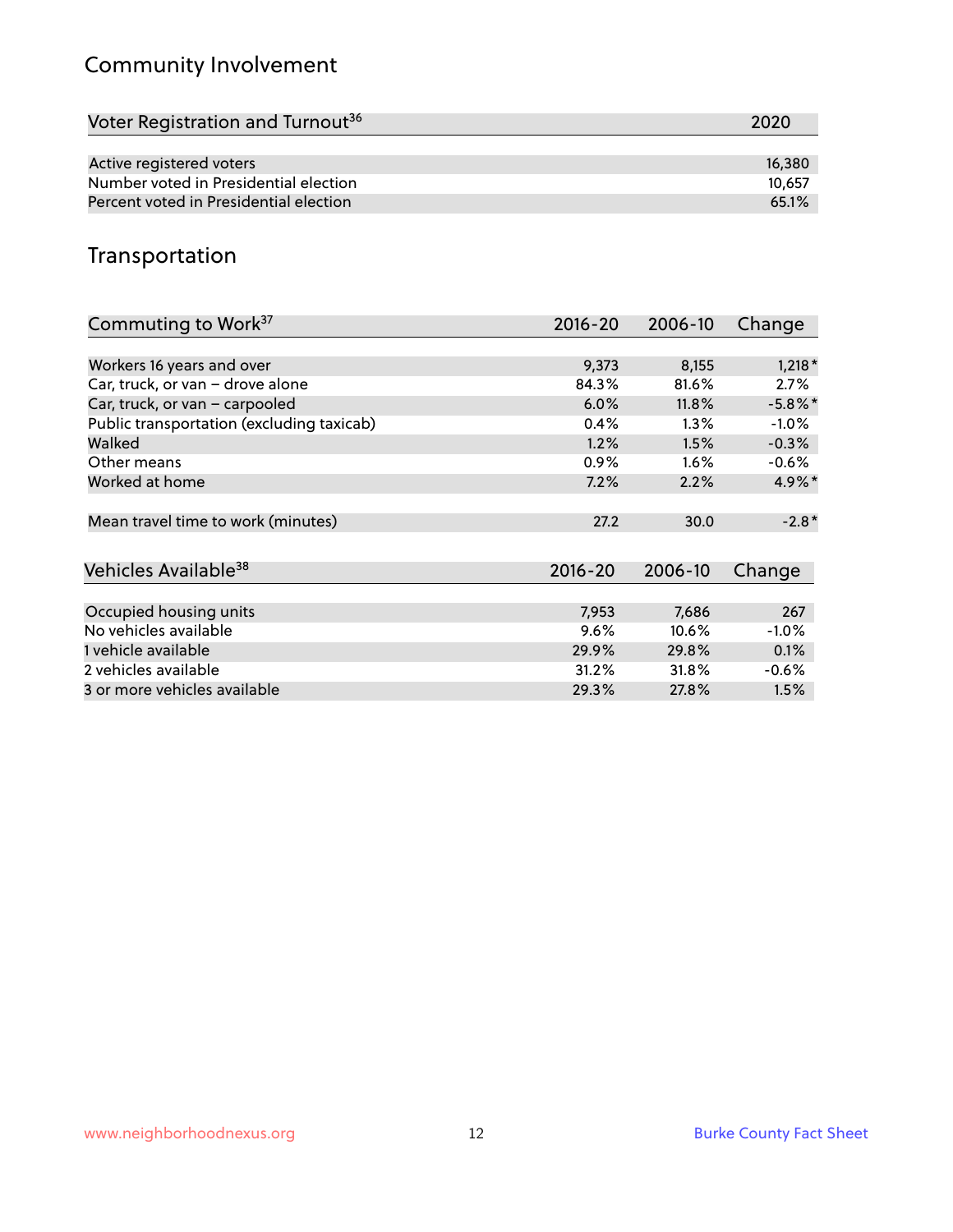#### Health

| Health Insurance coverage <sup>39</sup> | 2016-20 |
|-----------------------------------------|---------|
|-----------------------------------------|---------|

| Civilian Noninstitutionalized Population                | 22,333 |
|---------------------------------------------------------|--------|
| With health insurance coverage                          | 89.9%  |
| With private health insurance coverage                  | 60.9%  |
| With public health coverage                             | 39.6%  |
| No health insurance coverage                            | 10.1%  |
| Civilian Noninstitutionalized Population Under 19 years | 6,309  |
| No health insurance coverage                            | 4.4%   |
| Civilian Noninstitutionalized Population 19 to 64 years | 12,543 |
| In labor force:                                         | 8,943  |
| Employed:                                               | 8,579  |
| With health insurance coverage                          | 86.6%  |
| With private health insurance coverage                  | 57.4%  |
| With public coverage                                    | 8.5%   |
| No health insurance coverage                            | 13.4%  |
| Unemployed:                                             | 364    |
| With health insurance coverage                          | 69.8%  |
| With private health insurance coverage                  | 57.4%  |
| With public coverage                                    | 17.0%  |
| No health insurance coverage                            | 30.2%  |
| Not in labor force:                                     | 3,600  |
| With health insurance coverage                          | 81.8%  |
| With private health insurance coverage                  | 53.1%  |
| With public coverage                                    | 35.1%  |
| No health insurance coverage                            | 18.2%  |

| <b>Health Factors</b>                                                              | <b>Most Recent</b> |
|------------------------------------------------------------------------------------|--------------------|
|                                                                                    |                    |
| Decoration Death (VDU hafance of $75$ man $400,000$ manufation and adjusted $1040$ | 10001F             |

| Premature Death (YPLL before age 75 per 100,000 population, age-adjusted) <sup>40</sup> | 12,826.5 |
|-----------------------------------------------------------------------------------------|----------|
| Average number of Physically Unhealthy Days <sup>41</sup>                               | 5.2      |
| Average number of Mentally Unhealthy Days <sup>42</sup>                                 | 5.8      |
| Low Birthweight Births <sup>43</sup>                                                    | $11.8\%$ |
| Diabetes Prevalence <sup>44</sup>                                                       | 14.3%    |
| HIV Prevalence (per 100,000 population) <sup>45</sup>                                   | 546.1    |
| Rate, Deduplicated ER Visits for Asthma, Ages 0-17 <sup>46</sup>                        | 1,282.4  |